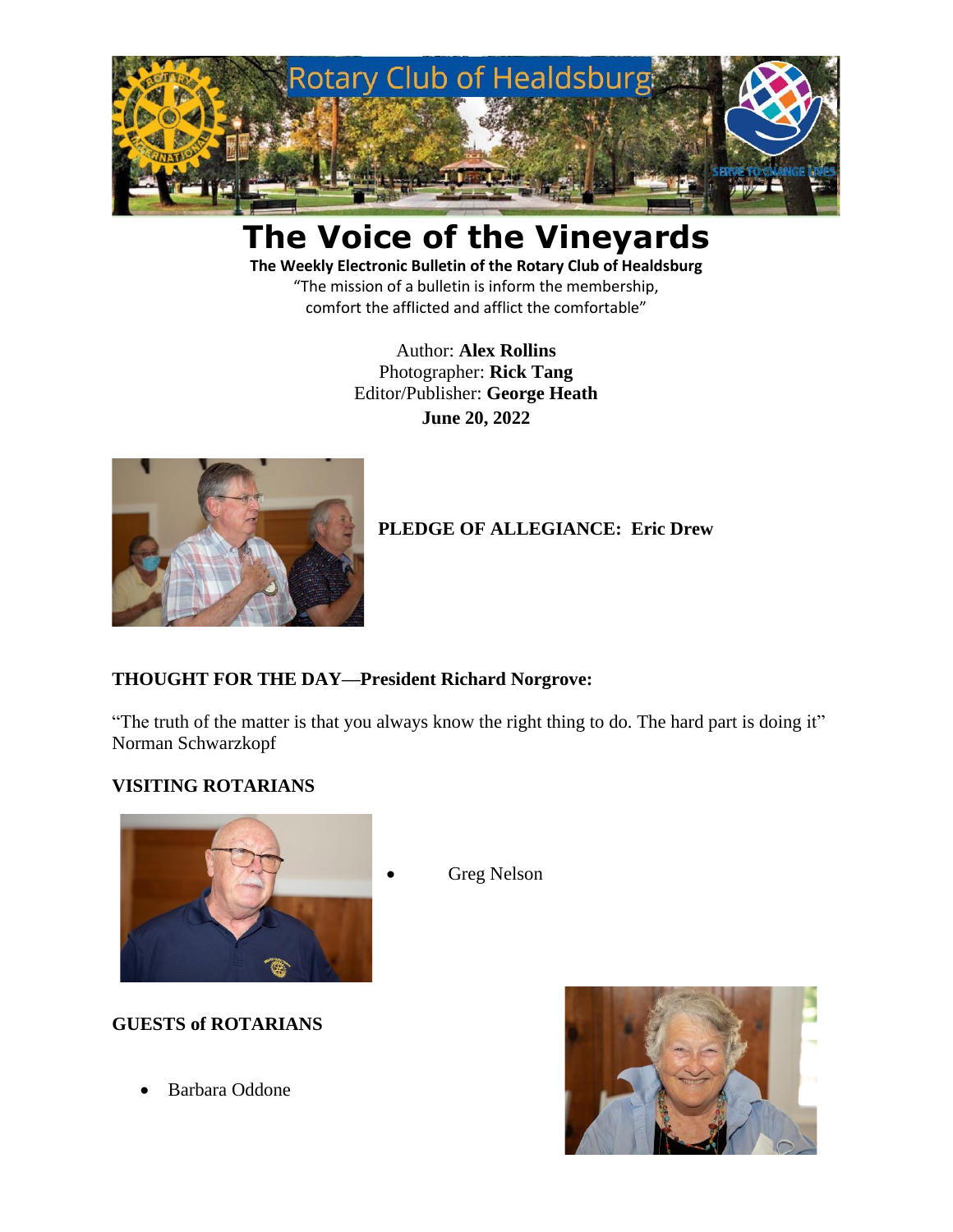• Don McEnhill Jr (Speaker)

**QUESTION OF THE DAY (worth \$25) - "What President first proclaimed the 3<sup>rd</sup> Sunday in** June as Father's Day" – Lyndon Johnson in 1966. Nobody guessed the correct answer.

# **ANNOUNCEMENTS**

 $\downarrow$  Please wear your masks unless you are eating lunch



÷ Thanks to **Brent Stanley** for allowing us to hold the debunking at his house this coming Friday



÷ **Norm Fujita** reminded us to complete the survey sent last week to meet our District Governor's Environmental Challenge to reduce our carbon footprint at home. The country's footprint is currently measured at 16 tons p/week!

÷ **Norm Fujita** – Working on a future film showing at Raven Theater titled "Embers of Awakening". There will be free admission and a panel discussion afterwards covering topics such as wildfires, fire mitigation, global warming, etc.

**President Richard** - No new Wild Polio Type 1 cases reported last week



4. **Jerry Ogden** - Wine auction was completed, resulting in \$11,000 going to our Education fund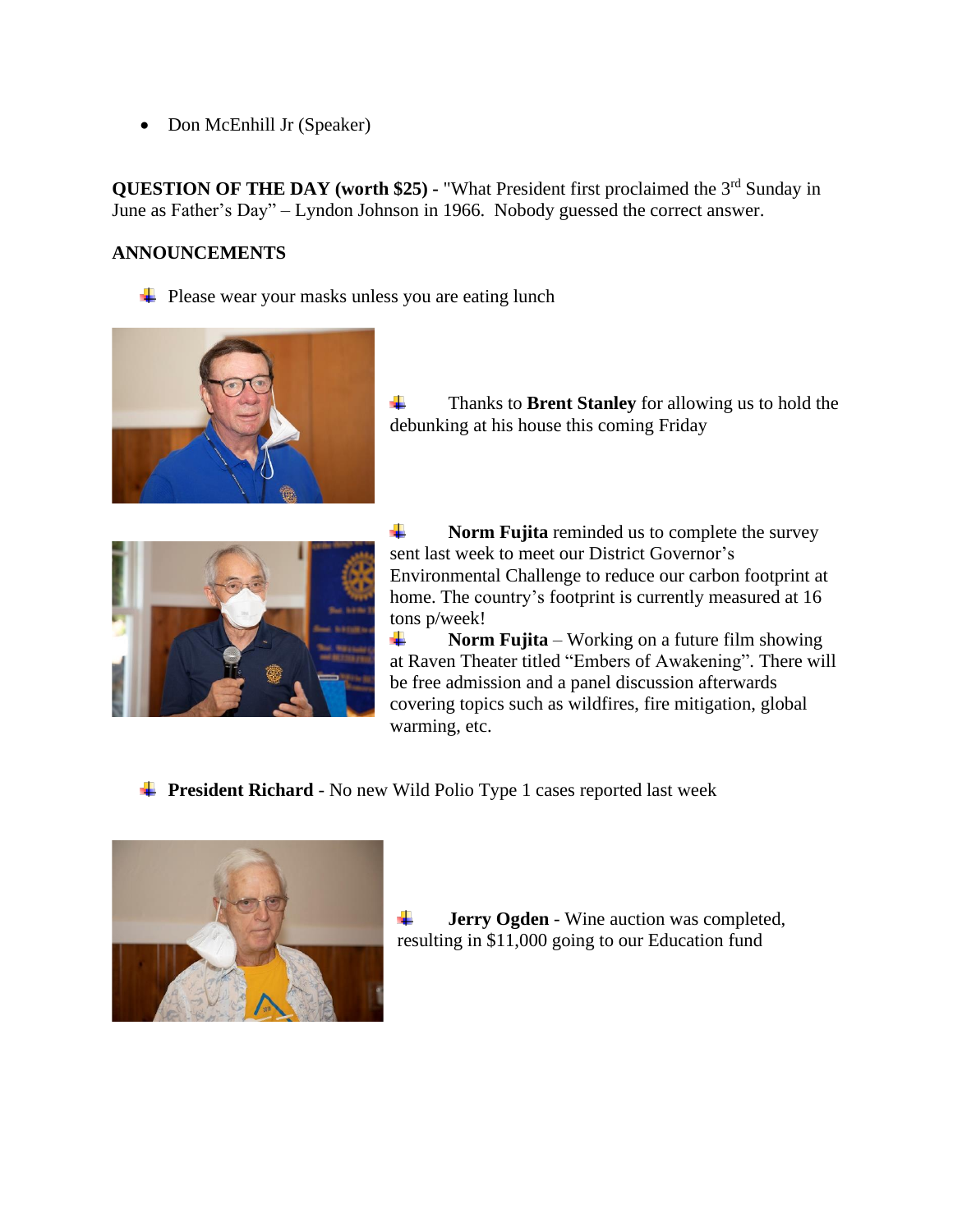

÷ **Jaime Campoverde** – Our Club has entered into a partnership agreement / Garden project with Yucatan's Merida Rotary Club to build a self-sustaining garden for their community



4. **Fred Roberts** reminded us about the Blood drive (in cooperation with Sunrise Club), happening this coming Wednesday – He encouraged members to participate by making an appointment and filling out the survey so we can get a Fastrack pass. It will also serve as a membership drive. **Tricia** created a new club brochure for that purpose **Fred Roberts** - We are sponsoring a Prune Packers' ÷ game and we have a night dedicated to our Club on July 8<sup>th</sup>. **Fred** will confirm the date next week.

#### **MEMBER ANNIVERSARIES**

| $\triangleright$ Tom Colbert                | June 19                |
|---------------------------------------------|------------------------|
| $\triangleright$ Joe Di Salvo               | June 11                |
| $\mathbb{N}$ M.L. $\mathbf{I}$ $\mathbf{I}$ | $T_{\text{max}} = 1.5$ |

- ➢ **Mekey Lepulu June 15**  $\triangleright$  **Phil Luks June 8th**
- 
- ➢ **John Torres June 21st – John** has been a Rotarian since 2006. He pledged \$5 for every person celebrating an anniversary that was not at the meeting



#### **MEMBER BIRTHDAYS**

| $\triangleright$ Emily Martin | June 10 |
|-------------------------------|---------|
| $\triangleright$ Paul Jones   | June 11 |

#### **HAPPY DOLLARS RECOGNITION**



❖ **Jamie Campoverde –** His youngest daughter is graduating from Seattle university which also means he is done with the tuition - \$30 to the Scholarship Fund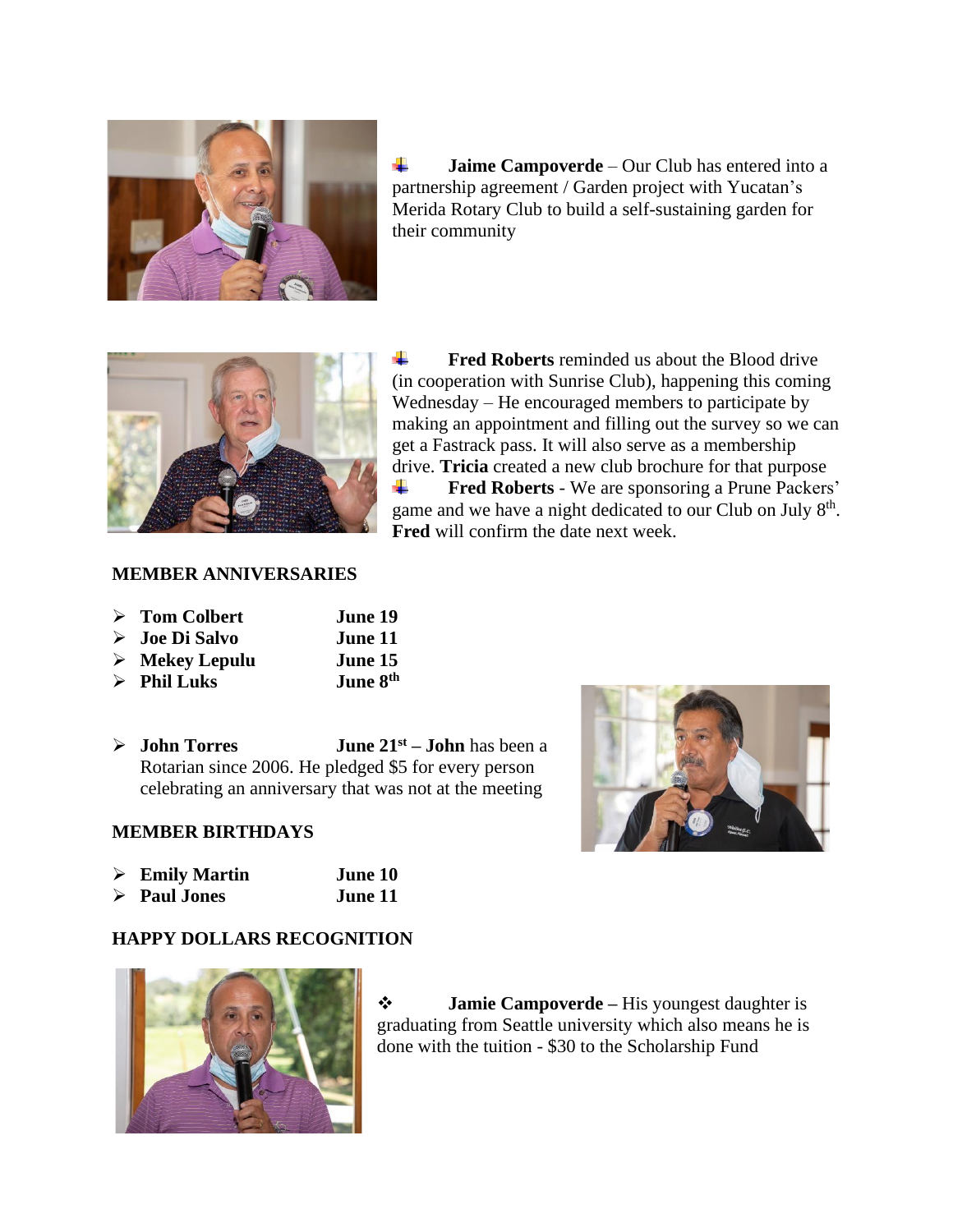

❖**Mel Schatz –** Was gone for 3 weeks on a cruise to the Mediterranean. He especially recommended going to Malta and pledged \$ 50 to the Club

- ❖ **Fred Roberts –** Proud Father of 3 pledged \$50 for Father's Day to the Club
- ❖ **Doug Garrett –** Warriors won the championship, to honor their rare triumph he pledged \$50 to the club





❖ **Jerry Campbell –** Celebrated his granddaughter's graduation but she was ill and could not attend the ceremony in person, instead she gave her speech via Zoom - \$20 to the Community Fund



❖ **Barbara Rosen –** Pledged \$100 to the scholarship fund in honor of ex-Chief and late Rotarian, **Kevin Burke**

# **RAFFLE**

**Bob Pedroncelli** won the raffle but he pulled out a black marble. Regardless, he went home with a bottle of vino.

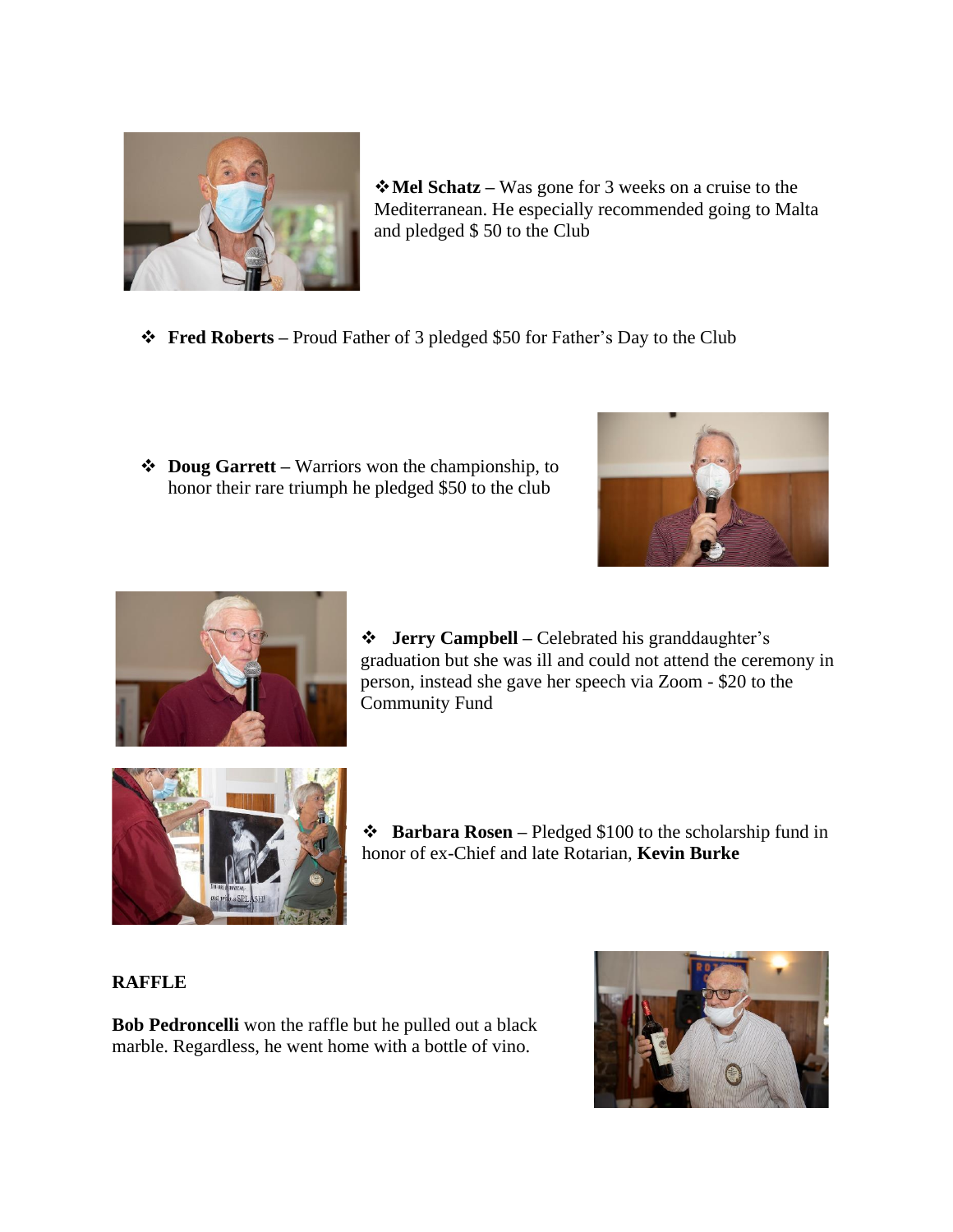# **TODAY'S PROGRAM:** Introduction by **President Richard Norgrove**



Don McEnhill Jr is the President & Executive Director of the Russian River keepers, a non-profit organization founded in 1993 with headquarters in Healdsburg. Their mission is keeping the Russian River healthy, protecting and restoring it.

Five years ago, the water quality started declining drastically. Now we are in a severe drought state that is impacting everything from farming to forest fires. We are having much longer droughts and

an occasional flood lasting 3 to 4 days and dropping an extraordinary amount of water which runs off and is not captured. At this rate, the weather will be much harder to predict in the coming years

RRK's are focused on options like

- Conservation (lawns and landscape are not in our future)
- Changing ice machines and fridges to energy efficient appliances.
- Storm water capture, make better use of our 50 million acres of reservoirs.
- Flood the vineyards with excess water during the wet months so it goes underground
- Recreate wetlands One of their biggest construction projects is filling the gravel pit complex to convert it into a flood plain. Recreate ground water recharge which would help wildlife and fish; Salmon will return.
- More groundwater equals more cold groundwater seepage into our river
- Widening the riverbed will help the recharge and serve as a fire break

Working with students to improve the river, organizing volunteer day to remove trash and help communities recover from floods and fires. Eradicating non-native plants like Arundo donax that becomes fire fuel and takes many times the amount of water to put out. Healdsburg has over 30 acres of Arundo slated for removal

They are seeking funds to purchase equipment for fire prevention crews. Russian River Cleanup Day will be held on the  $3<sup>rd</sup>$  Sat in September (the  $17<sup>th</sup>$ ).

# **CLOSING**

President **Richard Norgrove** adjourned the meeting and thanked everyone!

# **UPCOMING PROGRAMS**

• **Jun 27 th:** Mayor Osvaldo Jimenez and Vice Mayor Ariel Kelly – Current issues impacting the City of Healdsburg